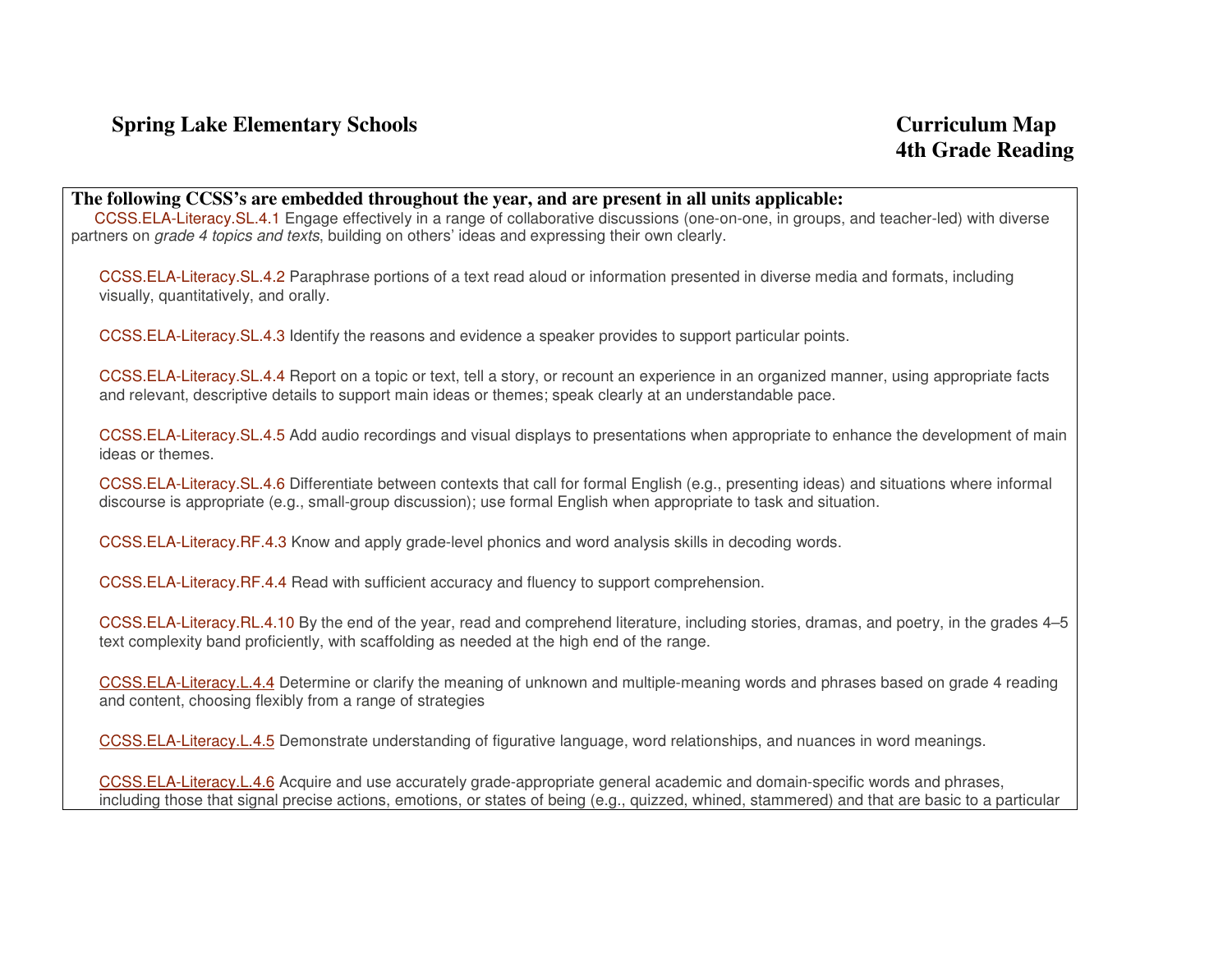|  |  | topic (e.g., wildlife, conservation, and endangered when discussing animal preservation) |  |  |  |
|--|--|------------------------------------------------------------------------------------------|--|--|--|
|  |  |                                                                                          |  |  |  |

| <b>CCSS</b>                              | <b>Learning Target</b>                                                                                                                                                                                                                                                                                                                                                                  | <b>Mentor Texts</b>          | <b>Assessment</b>                                                                                                                                                                                                                |
|------------------------------------------|-----------------------------------------------------------------------------------------------------------------------------------------------------------------------------------------------------------------------------------------------------------------------------------------------------------------------------------------------------------------------------------------|------------------------------|----------------------------------------------------------------------------------------------------------------------------------------------------------------------------------------------------------------------------------|
| CCSS.ELA-Literacy.RL.4.1 Refer to        | I can give evidence from the                                                                                                                                                                                                                                                                                                                                                            | Units of Study for           | <b>Conferring notes</b>                                                                                                                                                                                                          |
| details and examples in a text when      | text when I retell and infer.                                                                                                                                                                                                                                                                                                                                                           | <b>Teaching Reading</b>      | <b>Written responses</b>                                                                                                                                                                                                         |
| explaining what the text says explicitly |                                                                                                                                                                                                                                                                                                                                                                                         |                              |                                                                                                                                                                                                                                  |
| and when drawing inferences from         |                                                                                                                                                                                                                                                                                                                                                                                         |                              |                                                                                                                                                                                                                                  |
| the text.                                |                                                                                                                                                                                                                                                                                                                                                                                         |                              |                                                                                                                                                                                                                                  |
|                                          |                                                                                                                                                                                                                                                                                                                                                                                         |                              |                                                                                                                                                                                                                                  |
|                                          |                                                                                                                                                                                                                                                                                                                                                                                         |                              |                                                                                                                                                                                                                                  |
|                                          | I can find the theme of a                                                                                                                                                                                                                                                                                                                                                               |                              |                                                                                                                                                                                                                                  |
|                                          | text.                                                                                                                                                                                                                                                                                                                                                                                   |                              |                                                                                                                                                                                                                                  |
|                                          |                                                                                                                                                                                                                                                                                                                                                                                         |                              |                                                                                                                                                                                                                                  |
|                                          |                                                                                                                                                                                                                                                                                                                                                                                         |                              |                                                                                                                                                                                                                                  |
|                                          |                                                                                                                                                                                                                                                                                                                                                                                         |                              |                                                                                                                                                                                                                                  |
|                                          |                                                                                                                                                                                                                                                                                                                                                                                         |                              |                                                                                                                                                                                                                                  |
|                                          | I can use details from the                                                                                                                                                                                                                                                                                                                                                              |                              |                                                                                                                                                                                                                                  |
|                                          |                                                                                                                                                                                                                                                                                                                                                                                         |                              |                                                                                                                                                                                                                                  |
|                                          |                                                                                                                                                                                                                                                                                                                                                                                         |                              |                                                                                                                                                                                                                                  |
|                                          |                                                                                                                                                                                                                                                                                                                                                                                         |                              |                                                                                                                                                                                                                                  |
|                                          |                                                                                                                                                                                                                                                                                                                                                                                         |                              |                                                                                                                                                                                                                                  |
|                                          |                                                                                                                                                                                                                                                                                                                                                                                         |                              |                                                                                                                                                                                                                                  |
|                                          |                                                                                                                                                                                                                                                                                                                                                                                         |                              |                                                                                                                                                                                                                                  |
|                                          | CCSS.ELA-<br>Literacy.RL.4.2 Determine a theme of<br>a story, drama, or poem from details<br>in the text; summarize the text.<br>CCSS.ELA-Literacy.RL.4.3 Describe<br>in depth a character, setting, or event<br>in a story or drama, drawing on<br>specific details in the text (e.g., a<br>character's thoughts, words, or<br>actions).<br>CCSS.ELA-<br>Literacy.RL.4.4 Determine the | text to explain what I read. | <b>Resources/</b><br><b>Building A Reading Life</b><br>by Lucy Calkins Book 1<br><b>Making Meaning:</b><br><b>Strategies That Build</b><br><b>Comprehension and</b><br><b>Community including</b><br><b>Vocabulary component</b> |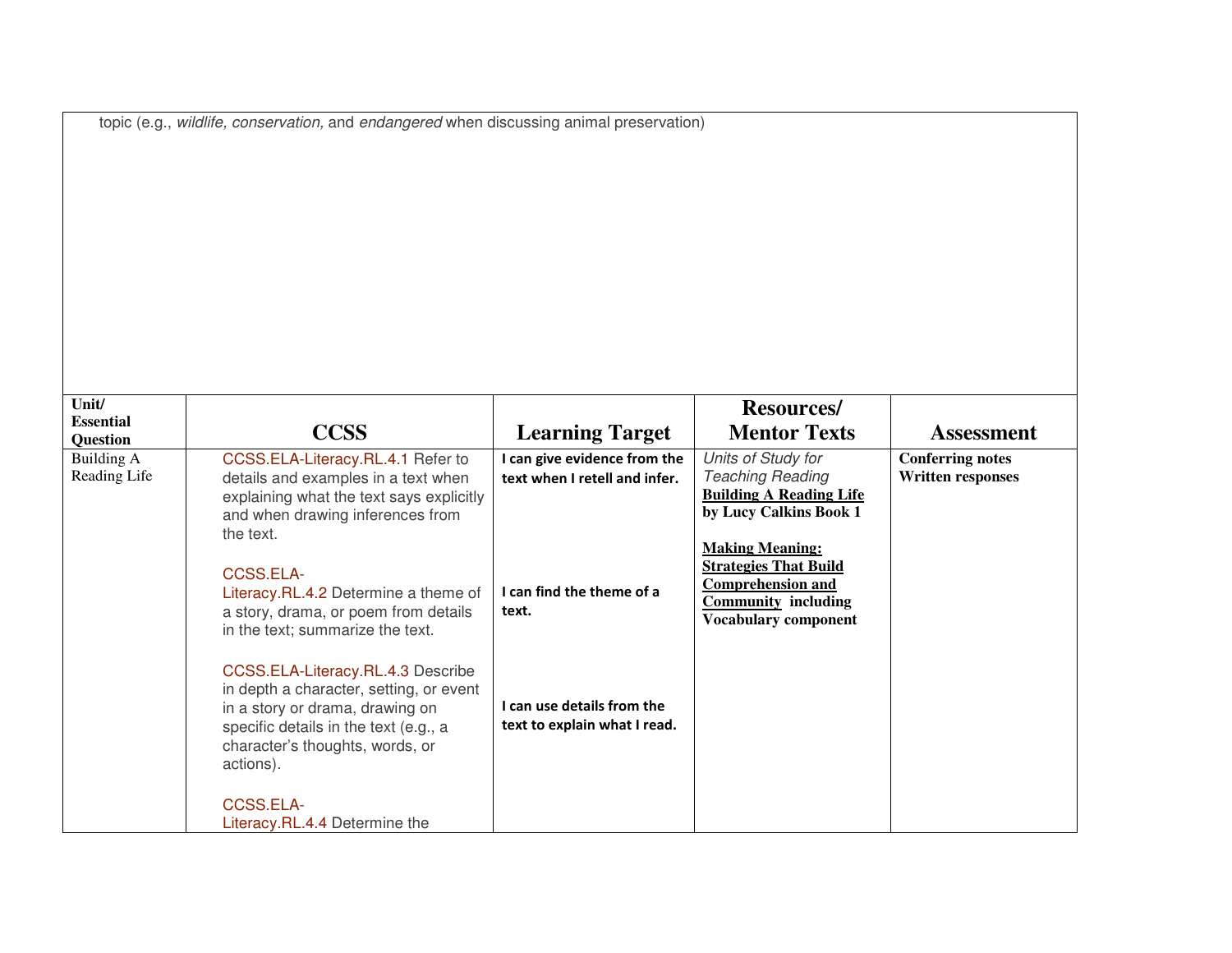|                                         | meaning of words and phrases as<br>they are used in a text, including<br>those that allude to significant<br>characters found in mythology (e.g.,<br>Herculean).<br>CCSS.ELA-Literacy.RL.4.5 Explain<br>major differences between poems,<br>drama, and prose, and refer to the<br>structural elements of poems (e.g.,<br>verse, rhythm, meter) and drama<br>(e.g., casts of characters, settings,<br>descriptions, dialogue, stage<br>directions) when writing or speaking<br>about a text | I can figure out the meaning<br>of words using context<br>clues.<br>I can explain the differences<br>between poems, drama,<br>and prose. |                                                                                                                                                 |                                                     |
|-----------------------------------------|--------------------------------------------------------------------------------------------------------------------------------------------------------------------------------------------------------------------------------------------------------------------------------------------------------------------------------------------------------------------------------------------------------------------------------------------------------------------------------------------|------------------------------------------------------------------------------------------------------------------------------------------|-------------------------------------------------------------------------------------------------------------------------------------------------|-----------------------------------------------------|
| Following<br>Characters Into<br>Meaning | CCSS.ELA-Literacy.RL.4.1 Refer to<br>details and examples in a text when<br>explaining what the text says explicitly<br>and when drawing inferences from<br>the text.                                                                                                                                                                                                                                                                                                                      | I can give evidence from the<br>text when I retell and infer.                                                                            | Units of Study for<br><b>Teaching Reading</b><br><b>Following Characters Into</b><br><b>Meaning Lucy Calkins</b><br>Books 1 and 2               | <b>Conferring notes</b><br><b>Written responses</b> |
|                                         | CCSS.ELA-<br>Literacy.RL.4.2 Determine a theme of<br>a story, drama, or poem from details<br>in the text; summarize the text.                                                                                                                                                                                                                                                                                                                                                              | I can find the theme of a<br>text.                                                                                                       | <b>Making Meaning:</b><br><b>Strategies That Build</b><br><b>Comprehension and</b><br><b>Community including</b><br><b>Vocabulary component</b> |                                                     |
|                                         | CCSS.ELA-Literacy.RL.4.3 Describe<br>in depth a character, setting, or event<br>in a story or drama, drawing on<br>specific details in the text (e.g., a<br>character's thoughts, words, or<br>actions).                                                                                                                                                                                                                                                                                   | I can use details from the<br>text to explain what I read.                                                                               |                                                                                                                                                 |                                                     |
|                                         | CCSS.ELA-Literacy.RL.4.6 Compare                                                                                                                                                                                                                                                                                                                                                                                                                                                           |                                                                                                                                          |                                                                                                                                                 |                                                     |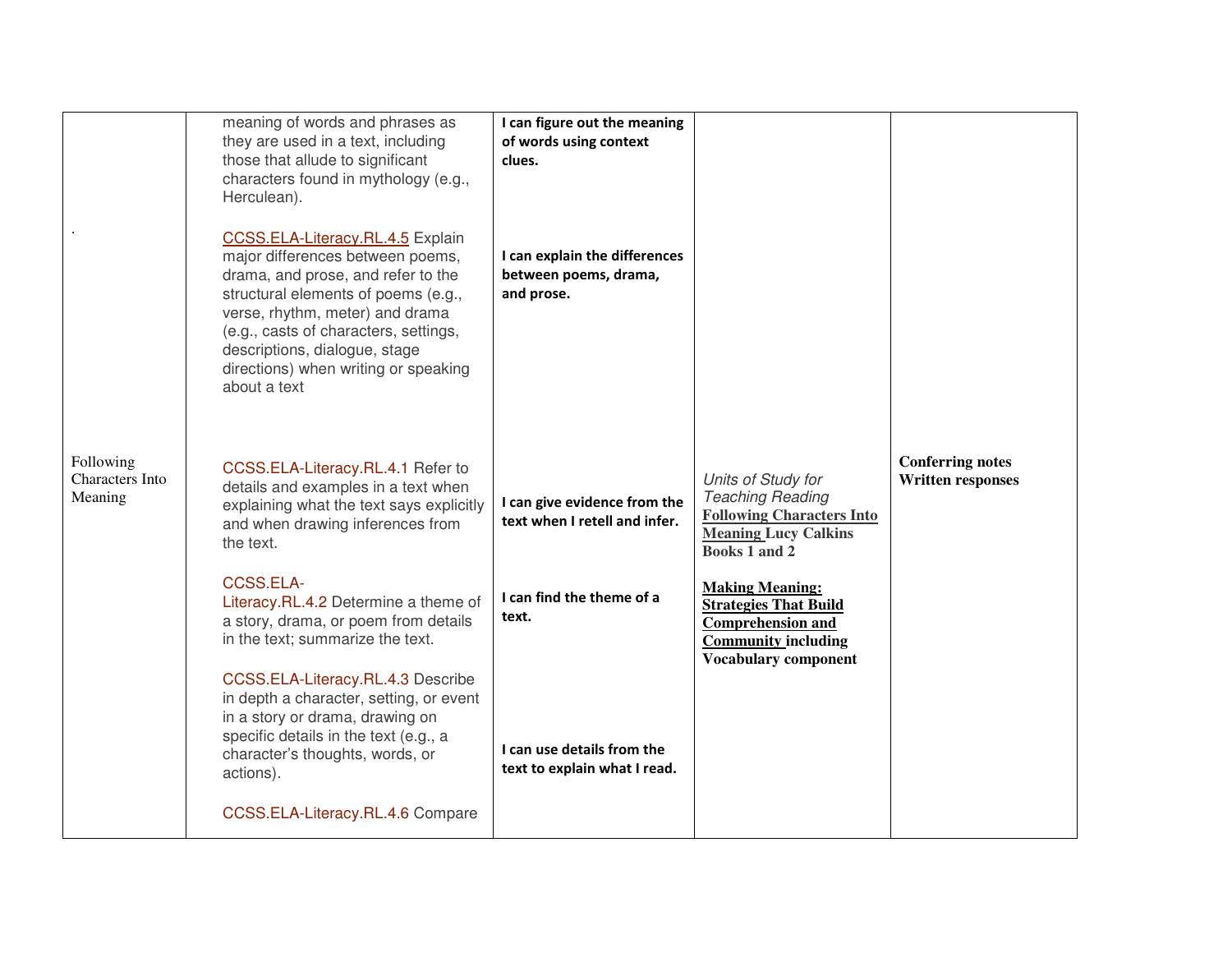|                      | and contrast the point of view from<br>which different stories are narrated,<br>including the difference between first-<br>and third-person narrations.                                                                                | I can compare and contrast<br>points of view for different<br>stories. |                                                                                                                                                 |                                                  |
|----------------------|----------------------------------------------------------------------------------------------------------------------------------------------------------------------------------------------------------------------------------------|------------------------------------------------------------------------|-------------------------------------------------------------------------------------------------------------------------------------------------|--------------------------------------------------|
|                      | CCSS.ELA-Literacy.RL.4.7 Make<br>connections between the text of a<br>story or drama and a visual or oral<br>presentation of the text, identifying<br>where each version reflects specific<br>descriptions and directions in the text. | I can make connections<br>between texts and movies<br>or plays.        |                                                                                                                                                 |                                                  |
| Fantasy and<br>Myths | CCSS.ELA-Literacy.RL.4.1 Refer to<br>details and examples in a text when<br>explaining what the text says explicitly<br>and when drawing inferences from<br>the text.                                                                  | I can give evidence from the<br>text when I retell and infer.          | <b>Learning From the Elves</b><br><b>Unit: Alternative Units of</b><br><b>Study by Lucy Calkins</b>                                             | <b>Conferring Notes and</b><br>written responses |
|                      | <b>CCSS.ELA-</b><br>Literacy.RL.4.2 Determine a theme of<br>a story, drama, or poem from details<br>in the text; summarize the text.                                                                                                   | I can find the theme of a<br>text.                                     | <b>Making Meaning:</b><br><b>Strategies That Build</b><br><b>Comprehension and</b><br><b>Community including</b><br><b>Vocabulary component</b> |                                                  |
|                      | CCSS.ELA-Literacy.RL.4.3 Describe<br>in depth a character, setting, or event<br>in a story or drama, drawing on<br>specific details in the text (e.g., a<br>character's thoughts, words, or<br>actions)                                | I can use details from the<br>text to explain what I read.             |                                                                                                                                                 |                                                  |
|                      | <b>CCSS.ELA-</b><br>Literacy.RL.4.4 Determine the<br>meaning of words and phrases as                                                                                                                                                   | I can figure out the meaning<br>of words using context                 |                                                                                                                                                 |                                                  |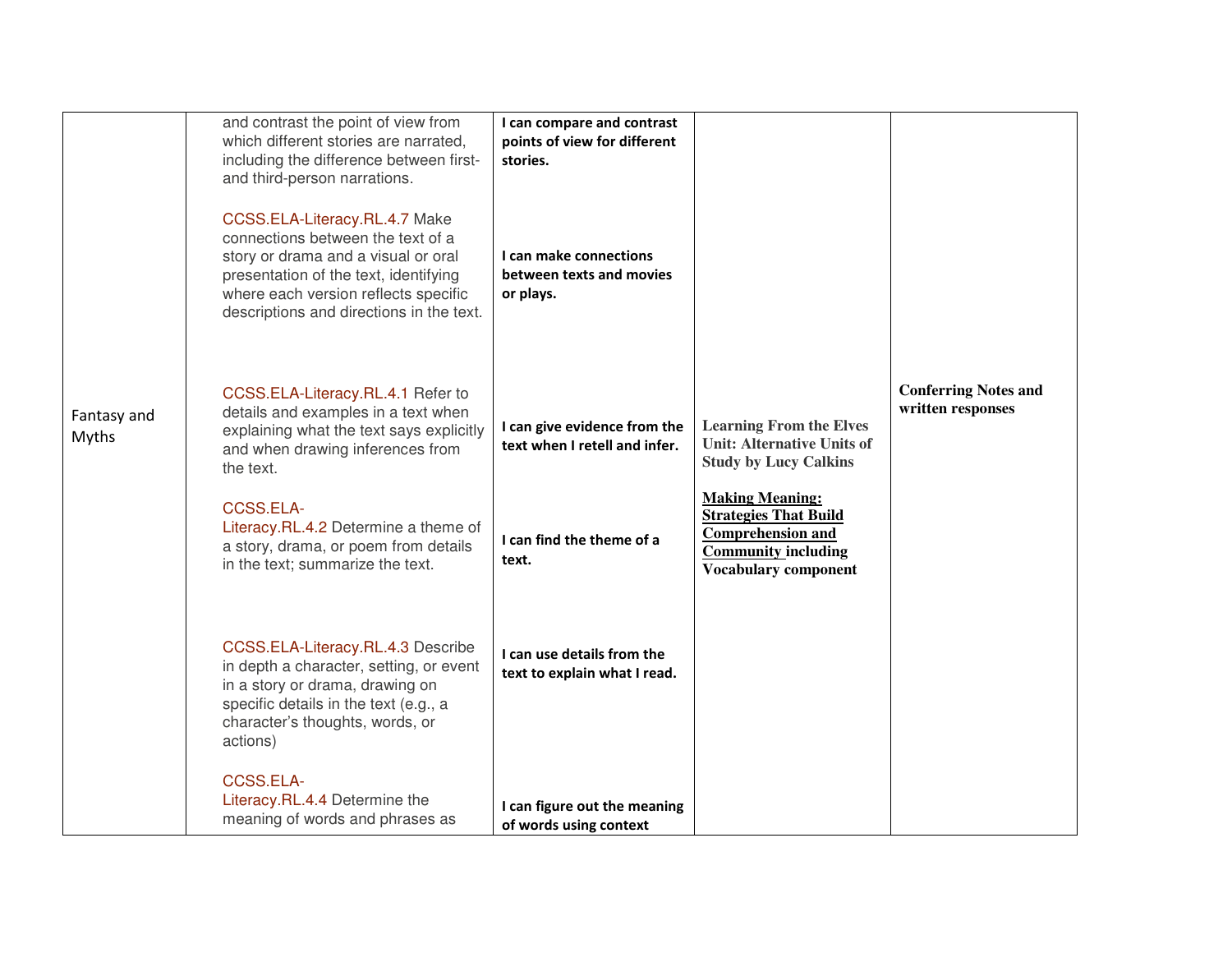|                           | they are used in a text, including<br>those that allude to significant<br>characters found in mythology (e.g.,<br>Herculean).<br>CCSS.ELA-Literacy.RL.4.9 Compare<br>and contrast the treatment of similar<br>themes and topics (e.g., opposition of<br>good and evil) and patterns of events<br>(e.g., the quest) in stories, myths, and<br>traditional literature from different<br>cultures. | clues.<br>I can compare and contrast<br>themes in different texts.                                |                                                                                                                       | <b>Conferring Notes and</b><br>written responses |
|---------------------------|-------------------------------------------------------------------------------------------------------------------------------------------------------------------------------------------------------------------------------------------------------------------------------------------------------------------------------------------------------------------------------------------------|---------------------------------------------------------------------------------------------------|-----------------------------------------------------------------------------------------------------------------------|--------------------------------------------------|
| Navigating<br>Non-Fiction | CCSS.ELA-Literacy.RI.4.1 Refer to<br>details and examples in a text when<br>explaining what the text says explicitly<br>and when drawing inferences from<br>the text.                                                                                                                                                                                                                           | I can give evidence from the<br>text when I retell and infer.                                     | <b>Navigating Non-Fiction</b><br><b>Book 1 and Book 2 P.1-80</b><br>by Lucy Calkins<br><b>Making Meaning:</b>         |                                                  |
|                           | CCSS.ELA-Literacy.RI.4.2 Determine<br>the main idea of a text and explain<br>how it is supported by key details;<br>summarize the text.                                                                                                                                                                                                                                                         | I can determine the main<br>idea and supporting details.                                          | <b>Strategies That Build</b><br><b>Comprehension and</b><br><b>Community including</b><br><b>Vocabulary component</b> |                                                  |
|                           | CCSS.ELA-Literacy.RI.4.3 Explain<br>events, procedures, ideas, or concepts in<br>a historical, scientific, or technical text,<br>including what happened and why, based<br>on specific information in the text.                                                                                                                                                                                 | I can explain what my<br>nonfiction text is about<br>using specific information<br>from the text. |                                                                                                                       |                                                  |
|                           | CCSS.ELA-Literacy.RI.4.4 Determine<br>the meaning of general academic and<br>domain-specific words or phrases in a                                                                                                                                                                                                                                                                              | I can figure out the meaning                                                                      |                                                                                                                       |                                                  |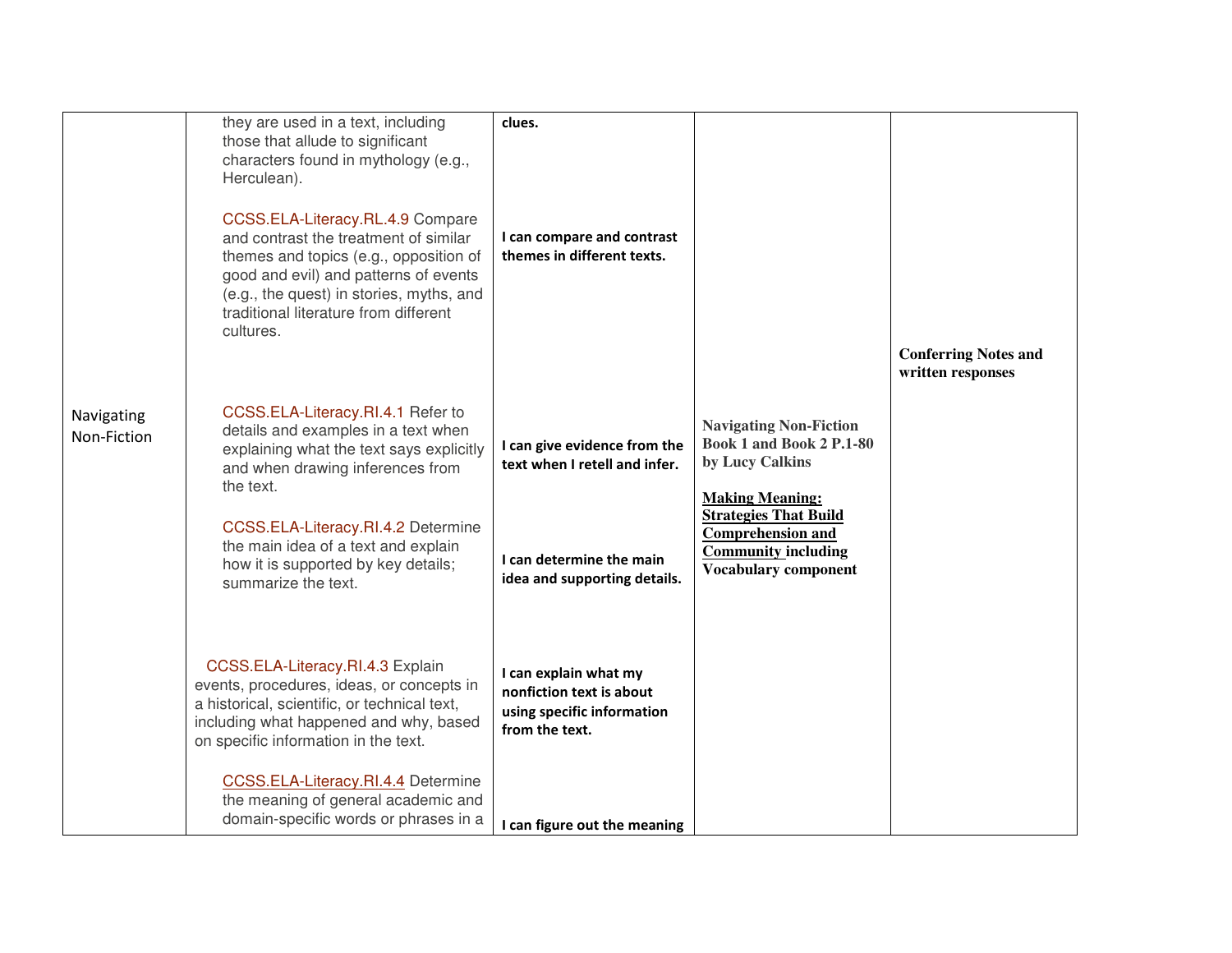| text relevant to a grade 4 topic or<br>subject area.                                                                                                                                                                                                                                                                    | of words using context<br>clues.                                                                       |  |
|-------------------------------------------------------------------------------------------------------------------------------------------------------------------------------------------------------------------------------------------------------------------------------------------------------------------------|--------------------------------------------------------------------------------------------------------|--|
| CCSS.ELA-Literacy.RI.4.5 Describe<br>the overall structure (e.g., chronology,<br>comparison, cause/effect,<br>problem/solution) of events, ideas,<br>concepts, or information in a text or<br>part of a text.                                                                                                           | I can describe the structure<br>of my nonfiction text.                                                 |  |
| CCSS.ELA-Literacy.RI.4.6 Compare<br>and contrast a firsthand and<br>secondhand account of the same<br>event or topic; describe the<br>differences in focus and the<br>information provided.                                                                                                                             | I can compare firsthand and<br>secondhand accounts of the<br>same event.                               |  |
| CCSS.ELA-Literacy.RI.4.7 Interpret<br>information presented visually, orally,<br>or quantitatively (e.g., in charts,<br>graphs, diagrams, time lines,<br>animations, or interactive elements on<br>Web pages) and explain how the<br>information contributes to an<br>understanding of the text in which it<br>appears. | I can explain how text<br>features help me<br>understand the text.                                     |  |
| CCSS.ELA-Literacy.RI.4.8 Explain<br>how an author uses reasons and<br>evidence to support particular points<br>in a text.                                                                                                                                                                                               | I can explain how an author<br>uses reasons and evidence<br>to support particular points<br>in a text. |  |
| CCSS.ELA-Literacy.RI.4.9 Integrate<br>information from two texts on the<br>same topic in order to write or speak<br>about the subject knowledgeably.                                                                                                                                                                    | I can integrate information<br>from two texts on the same<br>topics.                                   |  |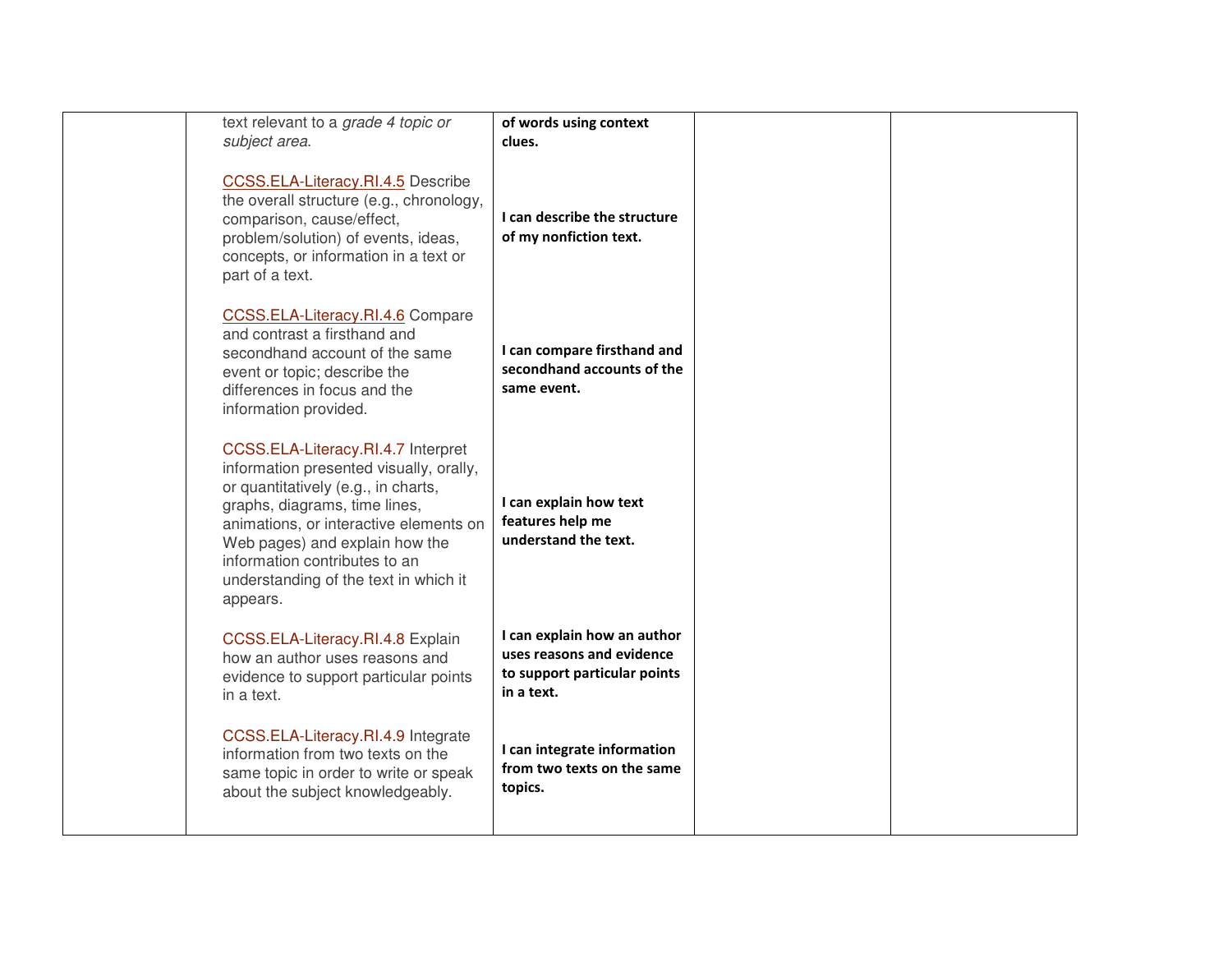| <b>Book Clubs</b> | CCSS.ELA-Literacy.RL.4.1 Refer to<br>details and examples in a text when<br>explaining what the text says explicitly<br>and when drawing inferences from<br>the text.                                   | I can give evidence from the<br>text when I retell and infer.      | <b>Various Texts</b> |  |
|-------------------|---------------------------------------------------------------------------------------------------------------------------------------------------------------------------------------------------------|--------------------------------------------------------------------|----------------------|--|
|                   | CCSS.ELA-<br>Literacy.RL.4.2 Determine a theme of<br>a story, drama, or poem from details<br>in the text; summarize the text.                                                                           | I can find the theme of a<br>text.                                 |                      |  |
|                   | CCSS.ELA-Literacy.RL.4.3 Describe<br>in depth a character, setting, or event<br>in a story or drama, drawing on<br>specific details in the text (e.g., a<br>character's thoughts, words, or<br>actions) | I can use details from the<br>text to explain what I read.         |                      |  |
|                   | CCSS.ELA-Literacy.RI.4.1 Refer to<br>details and examples in a text when<br>explaining what the text says explicitly<br>and when drawing inferences from<br>the text.                                   | I can give evidence from the<br>text when I retell and infer.      |                      |  |
|                   | CCSS.ELA-Literacy.RI.4.2 Determine<br>the main idea of a text and explain<br>how it is supported by key details;<br>summarize the text.                                                                 | I can determine the main<br>idea and supporting details.           |                      |  |
|                   | CCSS.ELA-Literacy.RI.4.7 Interpret<br>information presented visually, orally,<br>or quantitatively (e.g., in charts,<br>graphs, diagrams, time lines,                                                   | I can explain how text<br>features help me<br>understand the text. |                      |  |